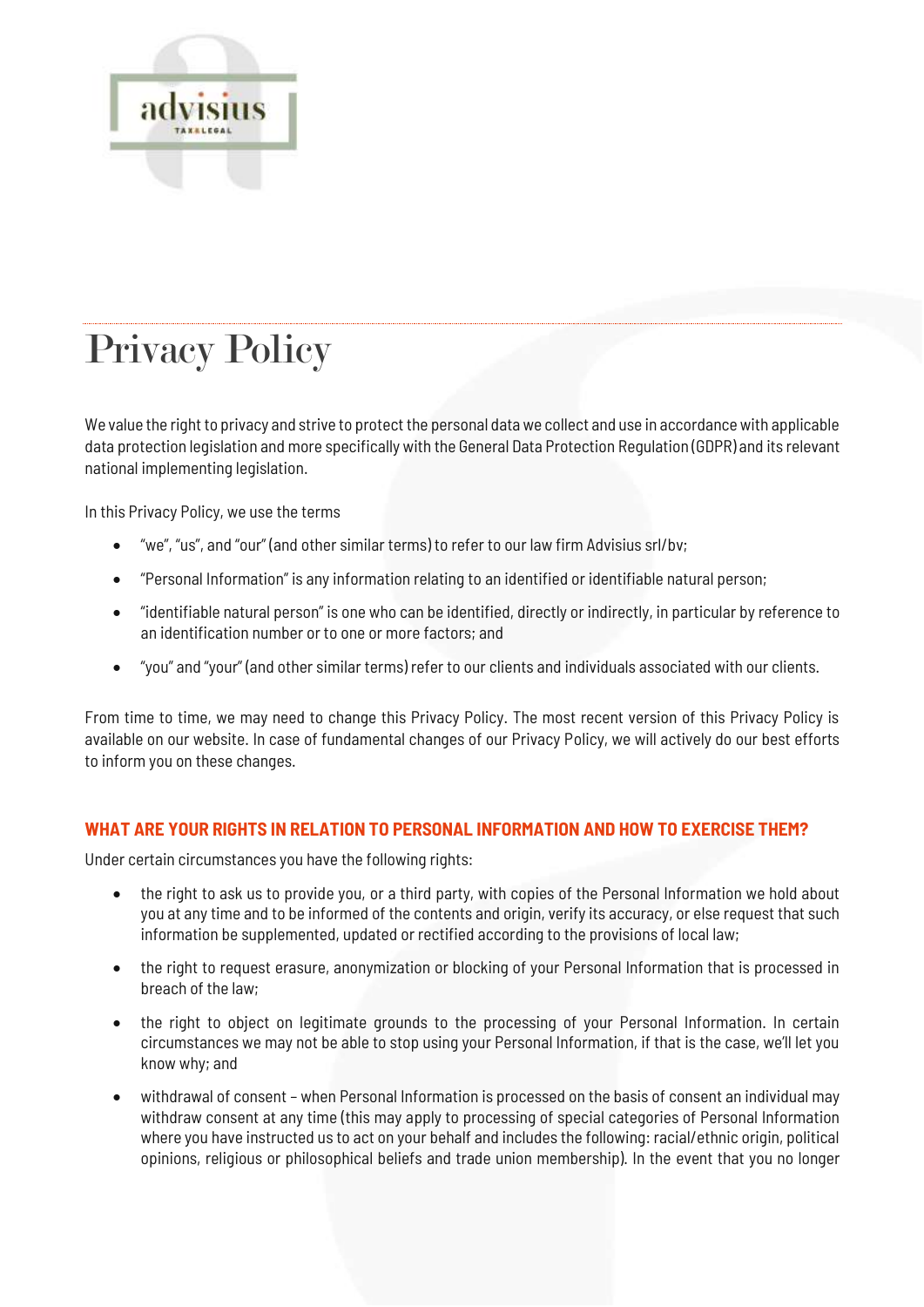want to receive any marketing material from us, please use the unsubscribe option (which is in all of our marketing emails to you), or contract the relevant Data Controller as set out below.

To exercise such rights and if you have any questions about how we collect, store and use Personal Information, then please contact us using the details as set out in the "Data Controller contact information" section below.

# **WHAT BASIS DO WE HAVE FOR PROCESSING YOUR PERSONAL INFORMATION?**

We will only process personal Information where we have a lawful reason for doing so. The lawful basis for processing Personal Information by us will be one of the following:

- the processing is necessary for the performance of a contract you are party to or in order to take steps at your request prior to you entering into a contract;
- the processing is necessary in order for us to comply with our legal obligations (such as compliance with anti-money laundering legislation);
- the processing is necessary for the pursuit of our legitimate business interests (including that of the delivery and the promotion of our services); and
- processing is necessary for the establishment, exercise or defence of legal claims.

# **WHY AND HOW DO WE PROCESS PERSONAL INFORMATION?**

We aim to be transparent about why collect and how we process Personal Information.

What is relevant to you will depend on the relation you have with us. In view thereof, this Privacy Policy is structured in a layered way that enables you to read only what is relevant to you.

- If **you are a client** of Advisius, please refer to section 1 of this Privacy Policy.
- If you **provided your contact details** to Advisius, please refer to section 2 of this Privacy Policy.
- If you have subscribed to **receive certain mailings** from Advisius, please refer to section 3 of this Privacy Policy.
- If **you are a visitor** of Advisius, please refer to section 4 of this Privacy Policy.
- If **you are a visitor of the Advisius website**, please refer to section 5 of this Privacy Policy.
- If you want to apply or have **applied for a job** at Advisius, please refer to section 6 of this Privacy Policy.

# 1. YOU ARE A CLIENT OF ADVISIUS

1.1 Collection

Pursuant to applicable laws, all legal and financial services providers, including Advisius, are required to have at their disposal certain information and/or documents regarding the identity of their clients. We request that our clients only provide Personal Information which is necessary for us to carry out our services. If we need Personal Information in respect of individuals associated with clients in order to provide legal services, we ask our clients to provide this Policy to the data subjects.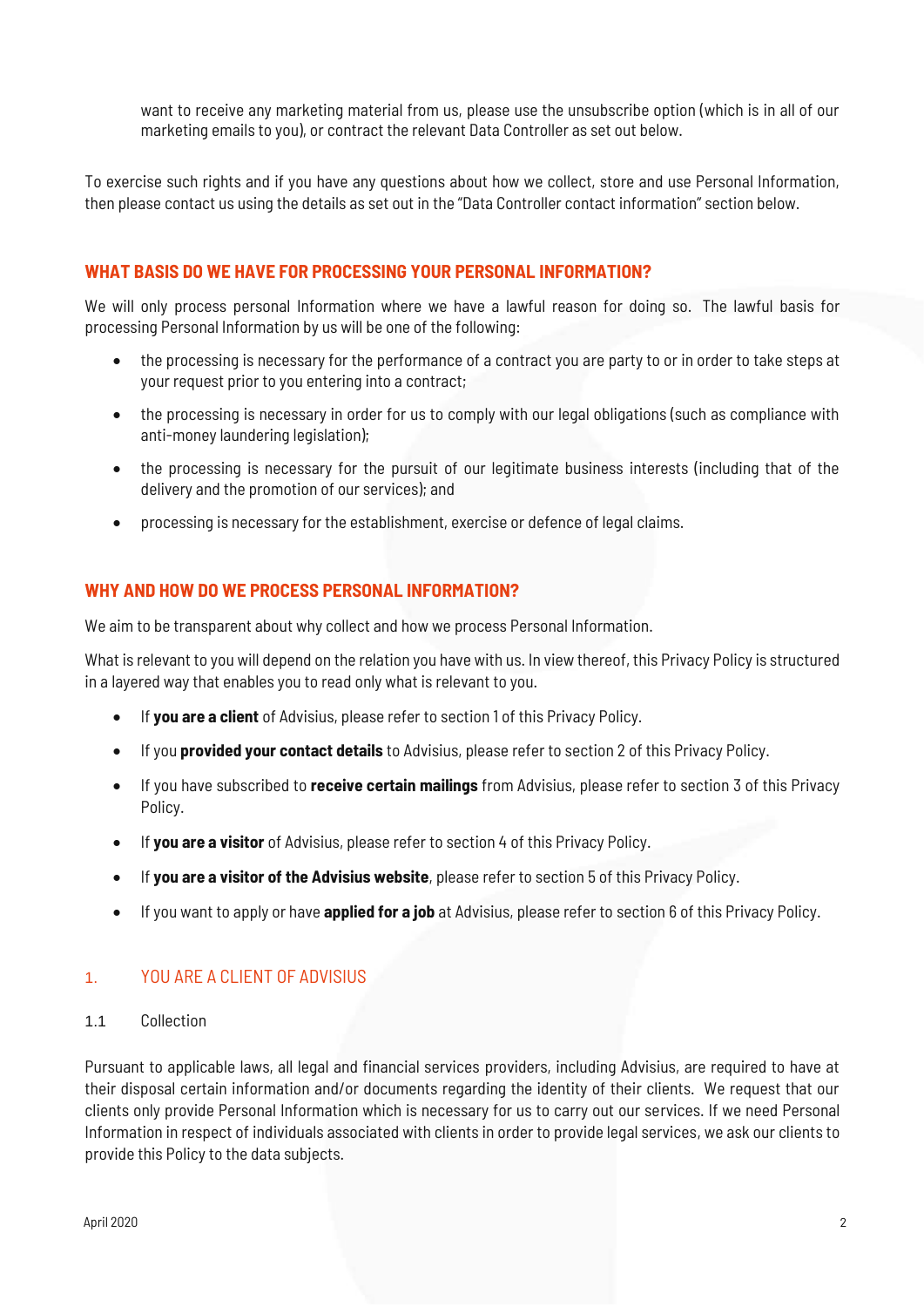In the majority of circumstances, we will collect Personal Information from our clients or from third parties acting on behalf of our clients.

## 1.2 Content

Personal Information collected by Advisius includes your name, contact details, company, position, preferred language, area of business, jurisdiction, your contact person at Advisius and other business information.

#### 1.3 Use

- Providing legal services: we will use and disclose Personal Information in such a manner as we believe is reasonably necessary to provide our services, for example we may need to instruct foreign counsel on your behalf (including correspondence with you), to liaise with other professional service providers in relation to matters that we are handling, or because we need to liaise with the opposing party on a matter you have instructed us on.
- Administration: to collect our fees or costs in connection with other legal enforcement, we will use Personal Information to agree payment arrangements, and to collect our fees and costs owing to us in connection with legal enforcement.
- Managing client relationships: providing clients with information on our services and legal updates that we consider may be relevant to them; arranging and hosting events; and identifying where we may make improvements in service delivery.
- Client engagement: as part of our client on boarding process we carry out certain background searches to verify whether or not there are any potential issues that may mean we cannot work with a particular person (to identify criminal convictions, politically exposed persons, sanctions or other potential reputation issues).
- Compliance with anti-money laundering regulation: we may use your Personal Information (e.g. evidence of your identity) in order to fulfil our obligations to check the identity of our clients in compliance with antimoney laundering law and regulations.

#### 1.4 Retention

Our general retention period for documentation created for the purpose of providing legal services is 12 years. In some instances there are legal and regulatory exceptions which may require documentation to be held for longer or shorter periods. If you require further information please contact us using the details as set out in the "Data Controller contact information" section below.

# 2. YOU PROVIDED YOUR CONTACT DETAILS TO ADVISIUS

# 2.1 Collection

Personal Information are provided by you when you provide your business card to (an associate or partner of) Advisius or otherwise provided us with your contact details.

#### 2.2 Content

Personal Information collected by Advisius includes your name, contact details, company, position, preferred language, and your contact person at Advisius.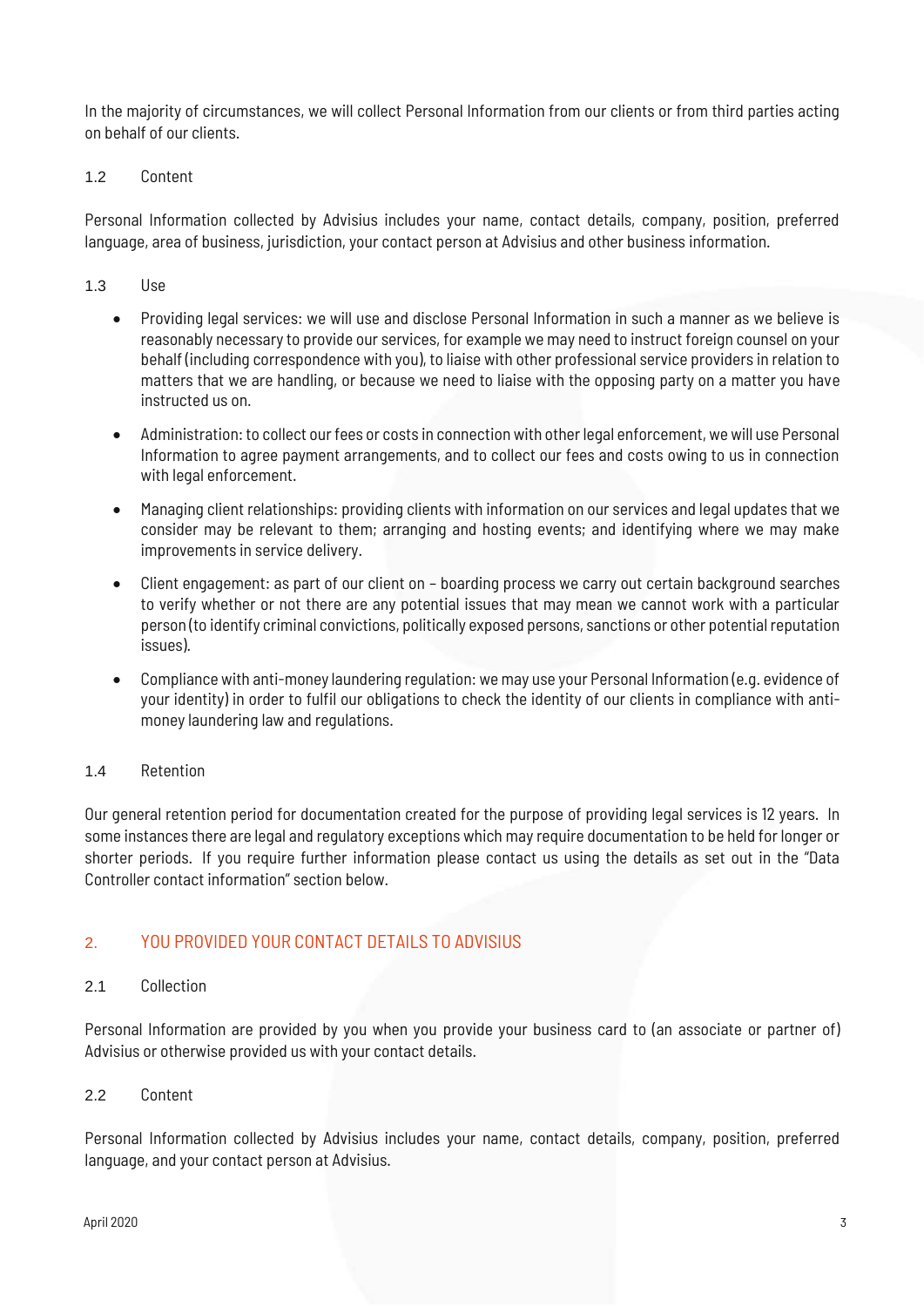# 2.3 Use

We will use your Personal Information in order to contact you and for example, to ask you whether you would like to subscribe to our Mailings or if you have given us your contact details for a certain purpose, such as to send you information on our firm or a specific matter, to send you this information.

#### 2.4 Retention

We will store your Personal Information as listed above until the moment you have informed us that you no longer wish to be contacted or it appears that your e-mail address is no longer in use (for instance, when we receive a failed delivery notification).

# 3. YOU HAVE SUBSCRIBED TO RECEIVE CERTAIN MAILINGS FROM ADVISIUS

## 3.1 Collection

In order to send you tailored updates and newsflashes and to invite you for events regarding matters of your particular interest, we process your Personal Information in our client relation management systems.

Personal Information are provided by you when you opt to receive our updates, newsflashes and invitation to events (opt-in procedure).

#### 3.2 Content

Personal Information collected by Advisius includes your name, contact details, company, position, preferred language, your contact person at Advisius, your areas of interest, your opt-in status and, when applicable, whether you have opened our e-mail or clicked on any links included in our e-mail.

#### 3.3 Use

We will use your Personal Information for the sole purpose of sending you the updates, newsflashes and invitations you have opted to receive.

#### 3.4 Retention

We will store your Personal Information as listed above until the moment you have informed us that you no longer wish to receive or newsflashes, updates and invites or it appears that your e-mail address is no longer in use (for instance, when we receive a failed delivery notification).

# 4. YOU ARE A VISITOR OF ADVISIUS

#### 4.1 Collection

If you visit the offices of Advisius, kindly note that CCTV is installed in our building. This means that if you visit Advisius, you may appear on a private camera footage.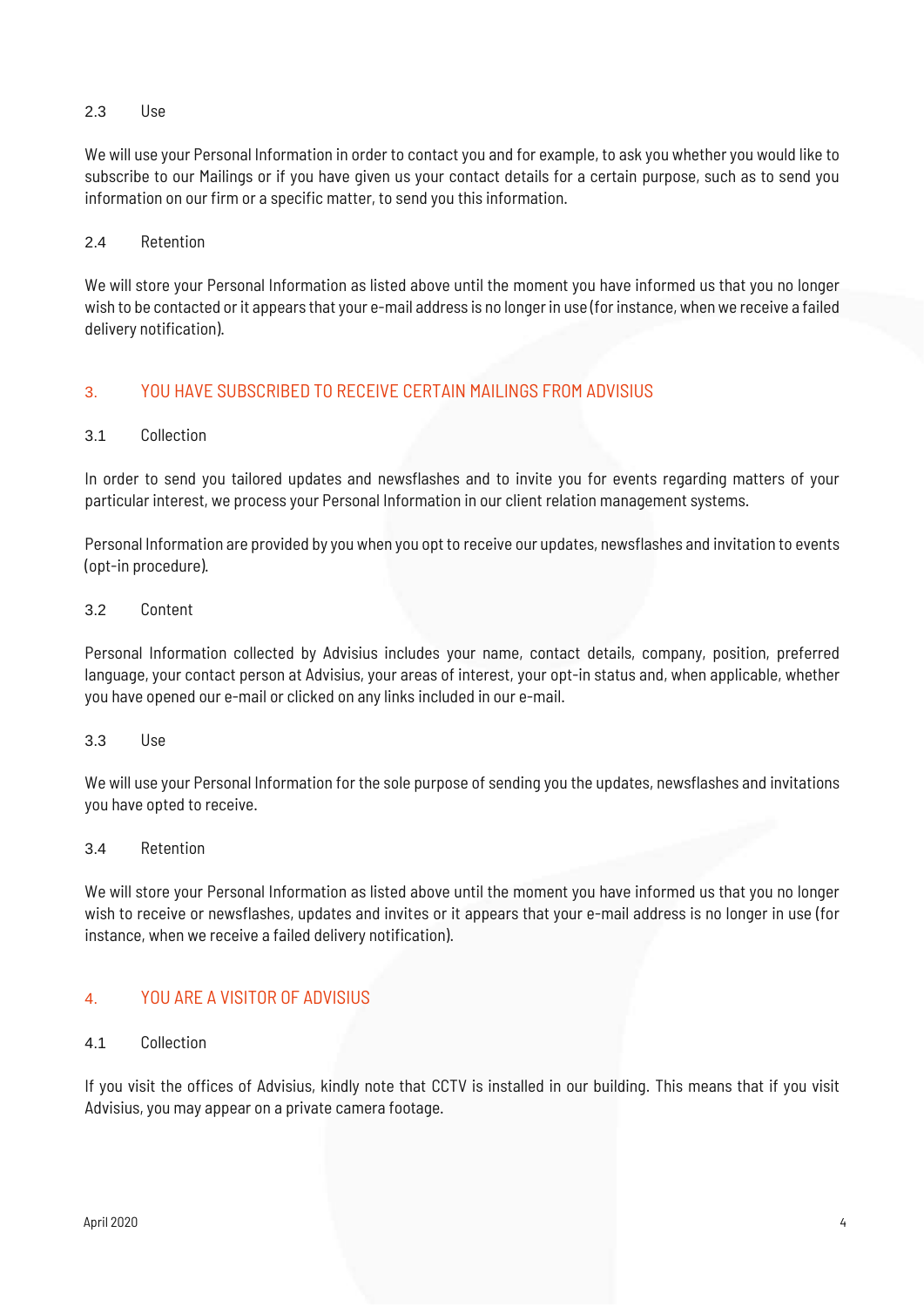# 4.2 Use

CCTV is handled under supervision of the landlord of the building, without direct instruction or involvement of Advisius. The use of CCTV is made to ensure that only authorized persons enter our offices, to protect our business (interests), properties and employees and to be able to investigate and handle irregularities. Where relevant, the camera footage will be used to establish, exercise or defend our (legal) position in the event of (legal) proceedings.

# 4.3 Retention

Based on the information we received, the camera footage is in principle kept during a limited period of time in principle not exceeding 3 weeks. However, if the camera footage show some irregularities, we will keep the camera footage for a longer period to enable investigation and prompt handling of these irregularities. After these periods, the camera footage is destroyed.

# 5. YOU ARE A VISITOR OF THE ADVISIUS WEBSITE

Your Personal Information are currently not collected by visiting the Advisius website.

# 6. YOU WANT TO APPLY OR HAVE APPLIED FOR A JOB AT ADVISIUS

# 6.1 Collection

You will provide us most of the Personal Information through your curriculum vitae. We may also obtain Personal Information relating to you from other parties, such as employment agencies, head-hunters or selection firms. Further, we will obtain Personal Information relating to you from other sources, such as social media platforms such as LinkedIn.

# 6.2 Content

Personal Information collected by Advisius includes: your name, birth date, contact details, photograph, education, professional experience, current salary/fee scheme, your areas of interest and other relevant details for business purpose.

#### 6.3 Use

We process the Personal Information in order to take steps at your request prior to entering into a contract. Further, considering the nature of our services, we have legitimate interests to process these Personal Information in order to ensure that we hire competent and honourable personnel and to deal with possible complaints or claims relating to our application and selection procedure.

# 6.4 Retention

Your Personal Information will be kept during our application and selection procedure and will be kept for 18 months after completion thereof (added by the duration of any contract with Advisius in case you work with us).